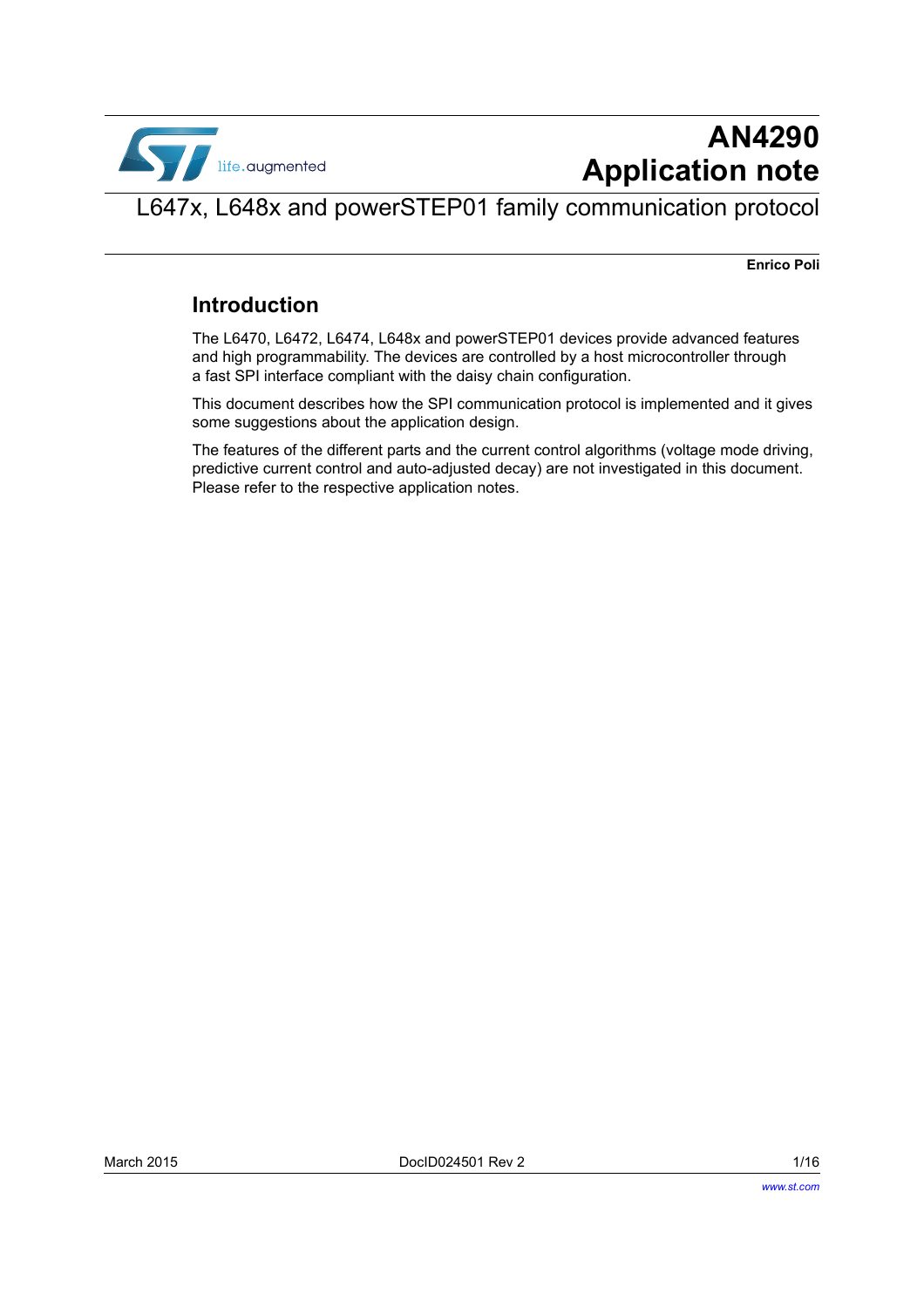## **Contents**

| 1            |                                                                  |
|--------------|------------------------------------------------------------------|
|              |                                                                  |
|              | Reading and writing registers (GetParam and SetParam commands) 6 |
|              |                                                                  |
|              |                                                                  |
|              | Motion commands (L6470, L6472, L648x and powerSTEP01 only) 11    |
| $\mathbf{2}$ |                                                                  |
| 3            |                                                                  |

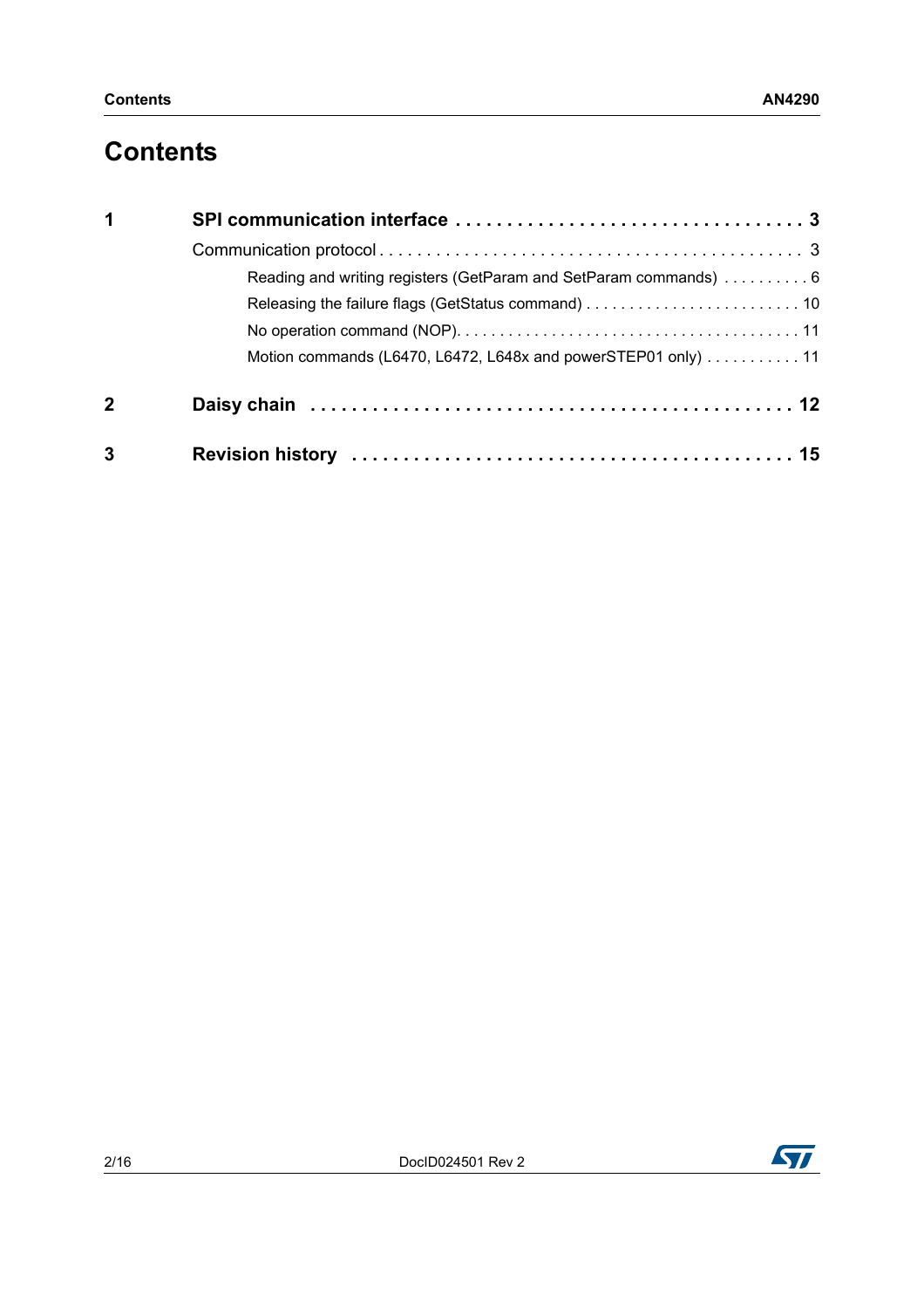### <span id="page-2-0"></span>**1 SPI communication interface**

The devices (always slave) can be driven by an MCU (always master) sending commands through an 8-bit SPI interface. The 8-bit shift register of the device is kept enabled while CS input is forced low. During this time, at every raising edge of the serial clock (CK) the SDI input is stored into the shift register. At CK falling edges the SDO output is updated according to the last bit of the shift register (see *[Figure 1](#page-2-2)*).

When the CS input is raised, the device catches the shift register content and interprets its value as a command or an argument of the command received previously.

All the bytes are transmitted starting from the most significant bit.

At every transmission cycle, that is the time between the falling and raising edge of the CS line, the number of bytes transmitted by the master is equal to those received.

<span id="page-2-2"></span>

**Figure 1. SPI interface structure**

### <span id="page-2-1"></span>**Communication protocol**

The communication protocol is based on single byte commands that can be followed by a command argument up to 3 bytes long.

Part of the information needed to execute the target operation could be embedded into the command byte, that is the target direction for the Run command, and the argument provides the extra data as well as the target position of the GoTo command.

When a command requires an argument, it has to be transmitted starting from the most significant byte. The command is not completed and it is not executed until all the argument bytes are received by the device. It is not possible for the transmission of a command to be aborted once it is started; the command has to be completed and a new command can be used. The flow chart of the communication protocol is shown in *[Figure 2](#page-3-0)*.

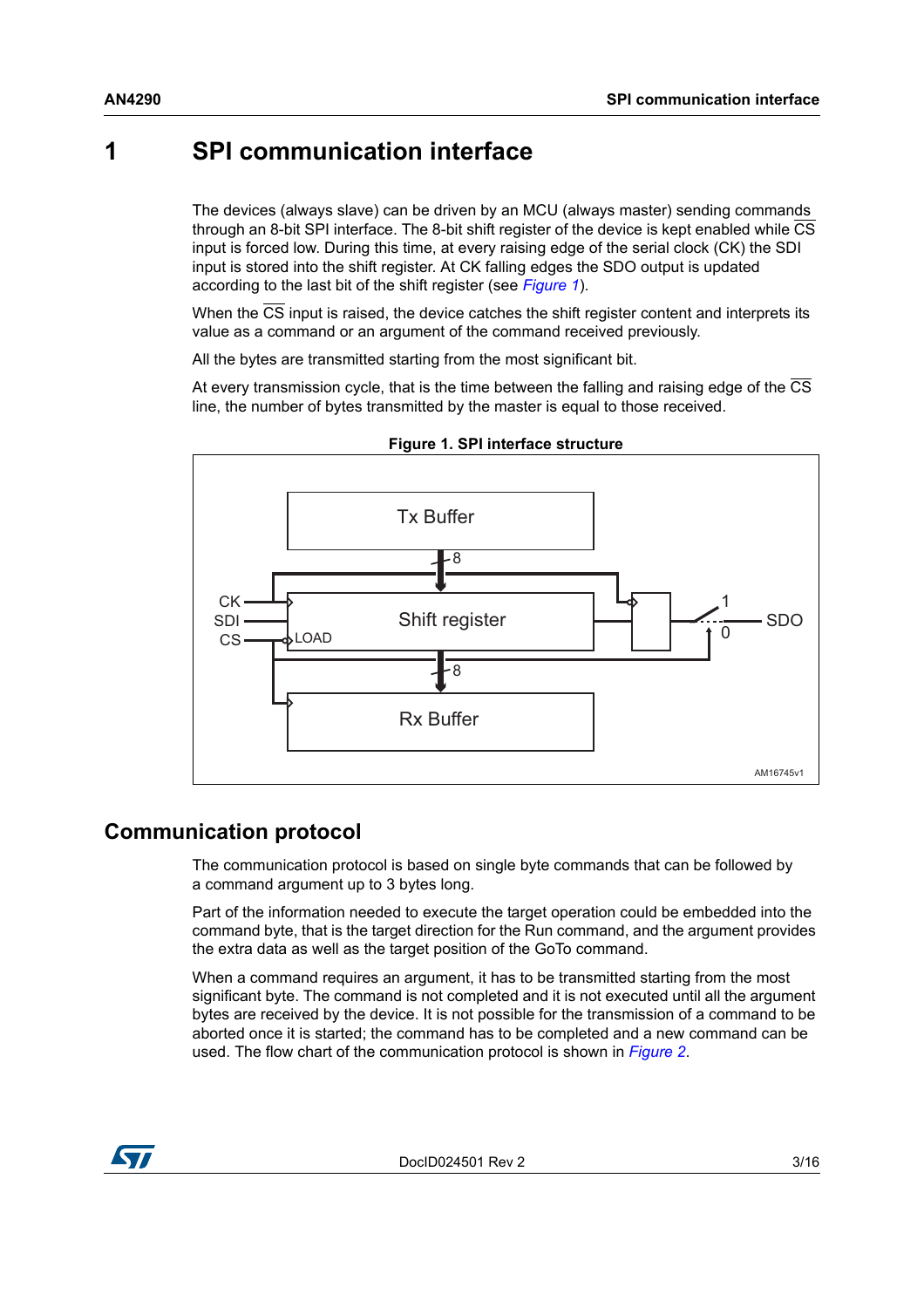<span id="page-3-0"></span>

**Figure 2. Communication protocol flow chart**

By default the response byte of the device is h00 (hexadecimal format). Some commands, for example those used to read the value of a register, generate a response from the device up to 3 bytes long which is transmitted during the following transmission cycles.

When a command returns a response, it is transmitted during the following transmission cycles starting from the most significant byte.The MCU transmits a byte (command or argument) for each response byte that is transmitted.

The number of required argument bytes and the number of returned response bytes for each command are listed in *[Table 1](#page-4-0)* (the zero value implies that no argument is requested or that no response is generated).

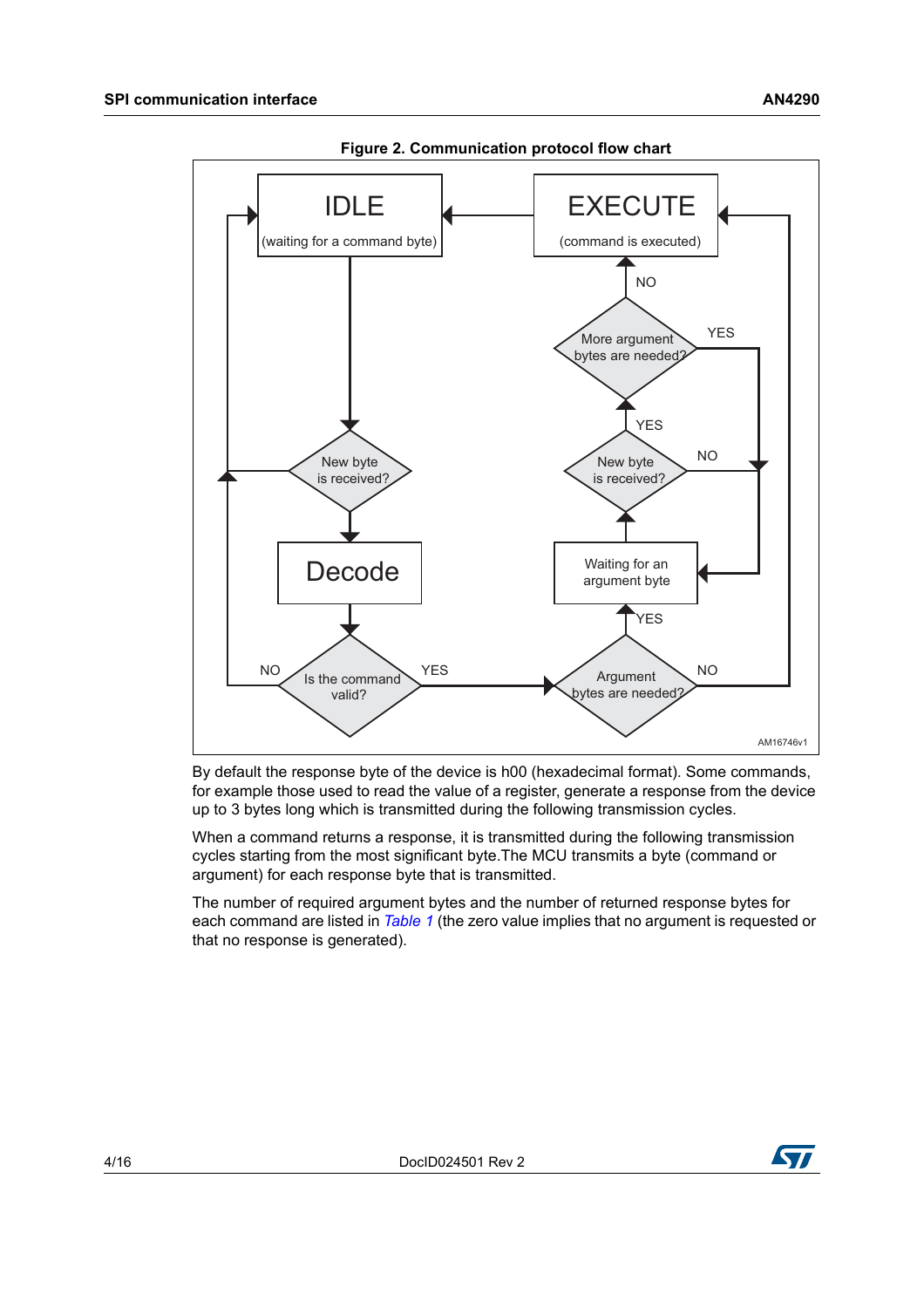<span id="page-4-0"></span>

| Command                       | <b>Argument length</b><br>[byte]    | <b>Response length</b><br>[byte]    | <b>Notes</b>                                                                            |
|-------------------------------|-------------------------------------|-------------------------------------|-----------------------------------------------------------------------------------------|
| <b>NOP</b>                    | 0                                   | 0                                   |                                                                                         |
| SetParam                      | According to the<br>target register | $\mathbf{0}$                        | Some registers are read only. Some registers<br>can be set in specific conditions only. |
| GetParam                      | $\mathbf 0$                         | According to the<br>target register |                                                                                         |
| Run <sup>(1)</sup>            | 3                                   | 0                                   |                                                                                         |
| Move $(1)$                    | 3                                   | $\Omega$                            | Available only if the motor is stopped.                                                 |
| GoTo <sup>(1)</sup>           | 3                                   | 0                                   | Available only if a previous command is not<br>under execution (not BUSY).              |
| GoTo_DIR <sup>(1)</sup>       | 3                                   | 0                                   | Available only if a previous command is not<br>under execution (not BUSY).              |
| GoHome <sup>(1)</sup>         | $\mathbf 0$                         | 0                                   | Available only if a previous command is not<br>under execution (not BUSY).              |
| GoMark <sup>(1)</sup>         | $\mathbf 0$                         | 0                                   | Available only if a previous command is not<br>under execution (not BUSY).              |
| GoUntil <sup>(1)</sup>        | 3                                   | $\Omega$                            |                                                                                         |
| ReleaseSW(1)                  | $\Omega$                            | $\Omega$                            |                                                                                         |
| StepClock <sup>(1)</sup>      | $\Omega$                            | $\Omega$                            | Available only if the motor is stopped.                                                 |
| SoftStop <sup>(1)</sup>       | $\Omega$                            | $\Omega$                            |                                                                                         |
| HardStop (enable in L6474)    | $\Omega$                            | $\Omega$                            |                                                                                         |
| SoftHi $\overline{Z^{(1)}}$   | $\mathbf 0$                         | 0                                   |                                                                                         |
| HardHiz<br>(disable in L6474) | $\mathbf 0$                         | 0                                   |                                                                                         |
| ResetPos <sup>(1)</sup>       | $\mathbf 0$                         | 0                                   |                                                                                         |
| ResetDevice <sup>(1)</sup>    | 0                                   | 0                                   |                                                                                         |
| GetStatus                     | $\mathbf 0$                         | $\overline{2}$                      |                                                                                         |

**Table 1. Command list**

1. Available in L6470, L6472, L648x and powerSTEP01 devices only.

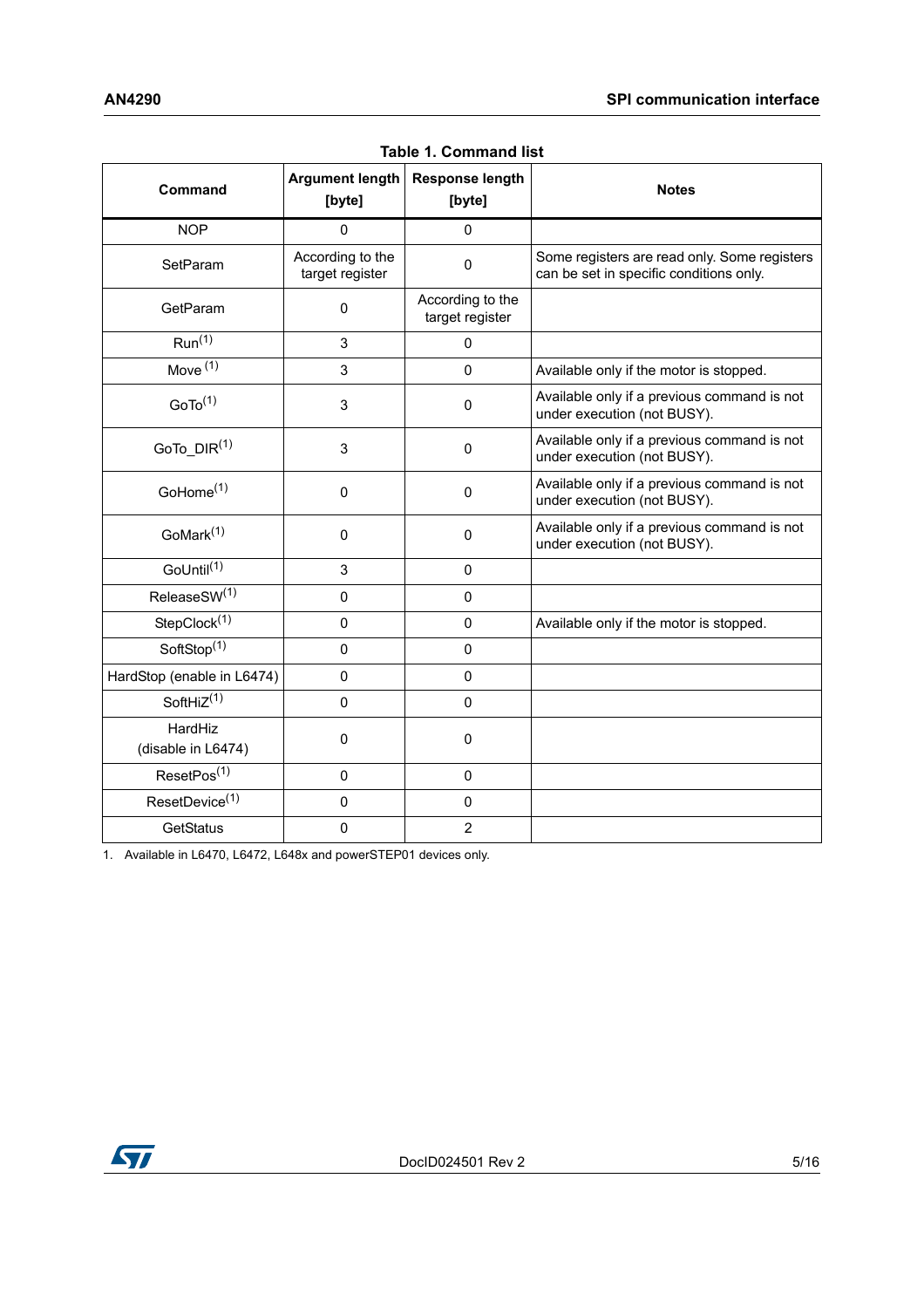#### <span id="page-5-0"></span>**Reading and writing registers (GetParam and SetParam commands)**

All the device registers can be read using the GetParam and written using the SetParam command. While the reading is always available, the writing of the registers is bound to the state of driving of the motor.

In particular:

- Some registers are read only.
- Critical configuration registers can be modified only when the power stage is disabled.
- Some parameters related to the speed profile and the positioning can be modified when the motor is stopped (L6470, L6472, L648x and powerSTEP01 only).

The SetParam command byte is described in *[Table 2](#page-5-1)*. It includes the address of the target registers in five low significant bits (ADDR[4] to ADDR[0]).

<span id="page-5-1"></span>

| Bit # |  |  |  |                                                 |  |
|-------|--|--|--|-------------------------------------------------|--|
|       |  |  |  | ADDR[4]   ADDR[3]   ADDR[2]   ADDR[1]   ADDR[0] |  |

|  | Table 2. SetParam byte command |  |
|--|--------------------------------|--|
|  |                                |  |

The command byte has to be followed by an argument providing the new register value (most significant byte first) and does not generate any response byte (standard response bytes are returned if no previous response is pending). The byte length of the argument depends on the dimension of the target register. For example a 12-bit register requires a 2-byte argument and a 4-bit register requires a single byte argument. Some bits of the argument could be ignored according to the structure of the target register.

As a consequence, the SetParam is the only command composed of a variable number of bytes (command byte + 1, 2 or 3 argument bytes according to the target register). The *[Table 4](#page-7-0)* lists the number of argument bytes for each device register.

Some registers of the device are read only or can be only written in particular conditions (see *[Table 4](#page-7-0)*).

If the host microcontroller sends a SetParam command targeting a read only or a not existing register (the address value does not match any register) the command byte is ignored and the wrong command failure flag in the STATUS register is latched (in the L648x and powerSTEP01 devices the wrong command and the not performable command failure flags correspond to the same bit). In this case the failure occurs as soon as the command byte is received, so no argument byte must be sent as shown in *[Figure 3](#page-6-0)*.

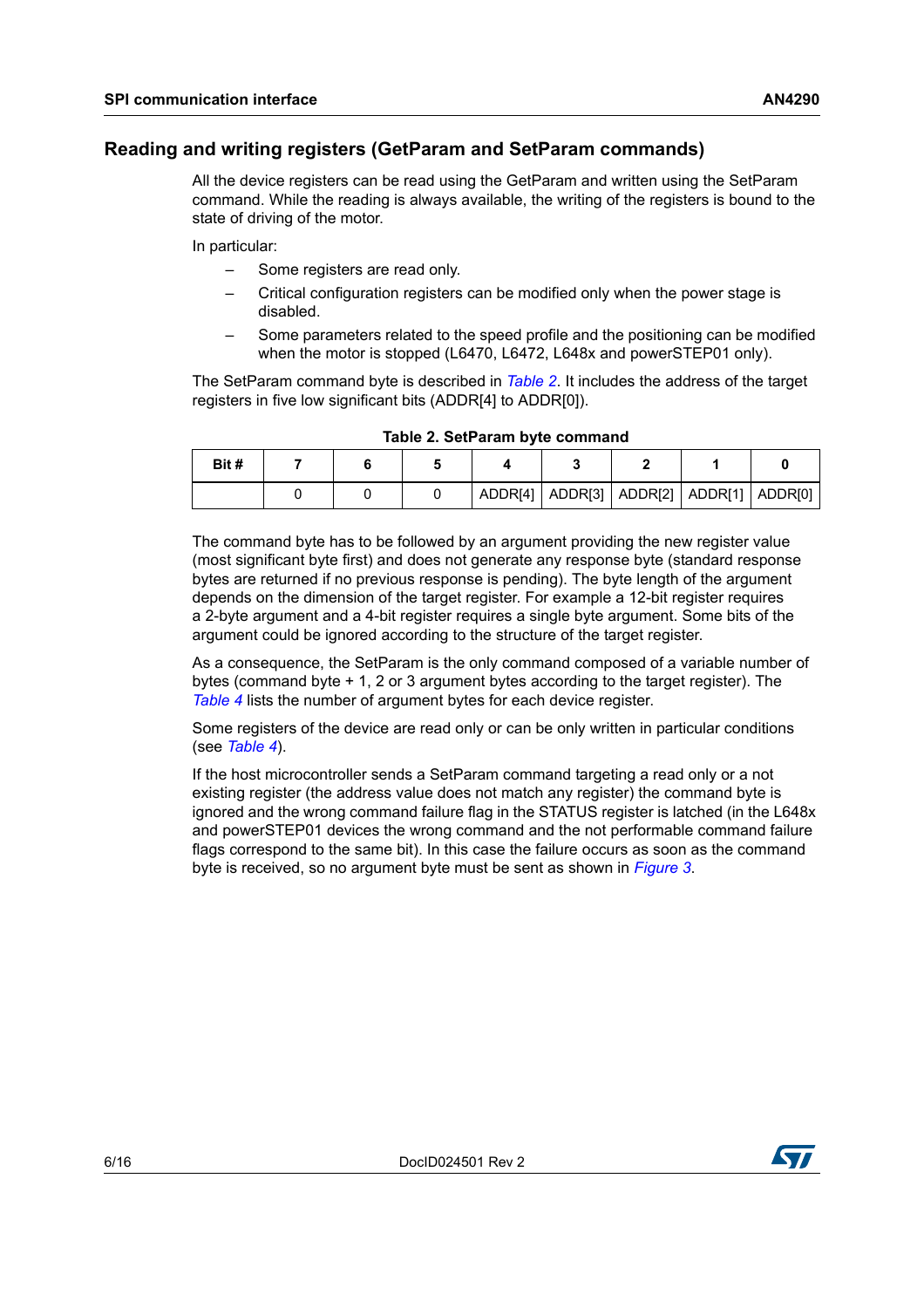<span id="page-6-0"></span>

If the host microcontroller attempts to write a writable register in a forbidden condition (CONFIG register when the power stage is enabled) the command is ignored and the not performable command failure flag in the STATUS register is latched (in the L648x and powerSTEP01 devices, the wrong command and the not performable command failure flags correspond to the same bit). In this case the failure occurs as soon as the last argument byte is received as shown in *[Figure 4](#page-6-1)*.



<span id="page-6-1"></span>

The GetParam command byte is described in *[Table 3](#page-6-2)*. It includes the address of the target registers in five low significant bits (ADDR[4] to ADDR[0]).

|  | Table 3. GetParam byte command |  |  |
|--|--------------------------------|--|--|
|--|--------------------------------|--|--|

<span id="page-6-2"></span>

| Bit # |  |  |                                                 |  |  |
|-------|--|--|-------------------------------------------------|--|--|
|       |  |  | ADDR[4]   ADDR[3]   ADDR[2]   ADDR[1]   ADDR[0] |  |  |

The command does not need any argument and generates a response byte sequence containing the target register value which is transmitted starting from the most significant byte. The length in bytes of the response depends on the dimension of the target register. For example a 12-bit register generates a 2-byte response and a 4-bit register generates a single byte response. All the response bits, which do not match the target register, are forced to zero. The *[Table 4](#page-7-0)* lists the number of response bytes for each device register.

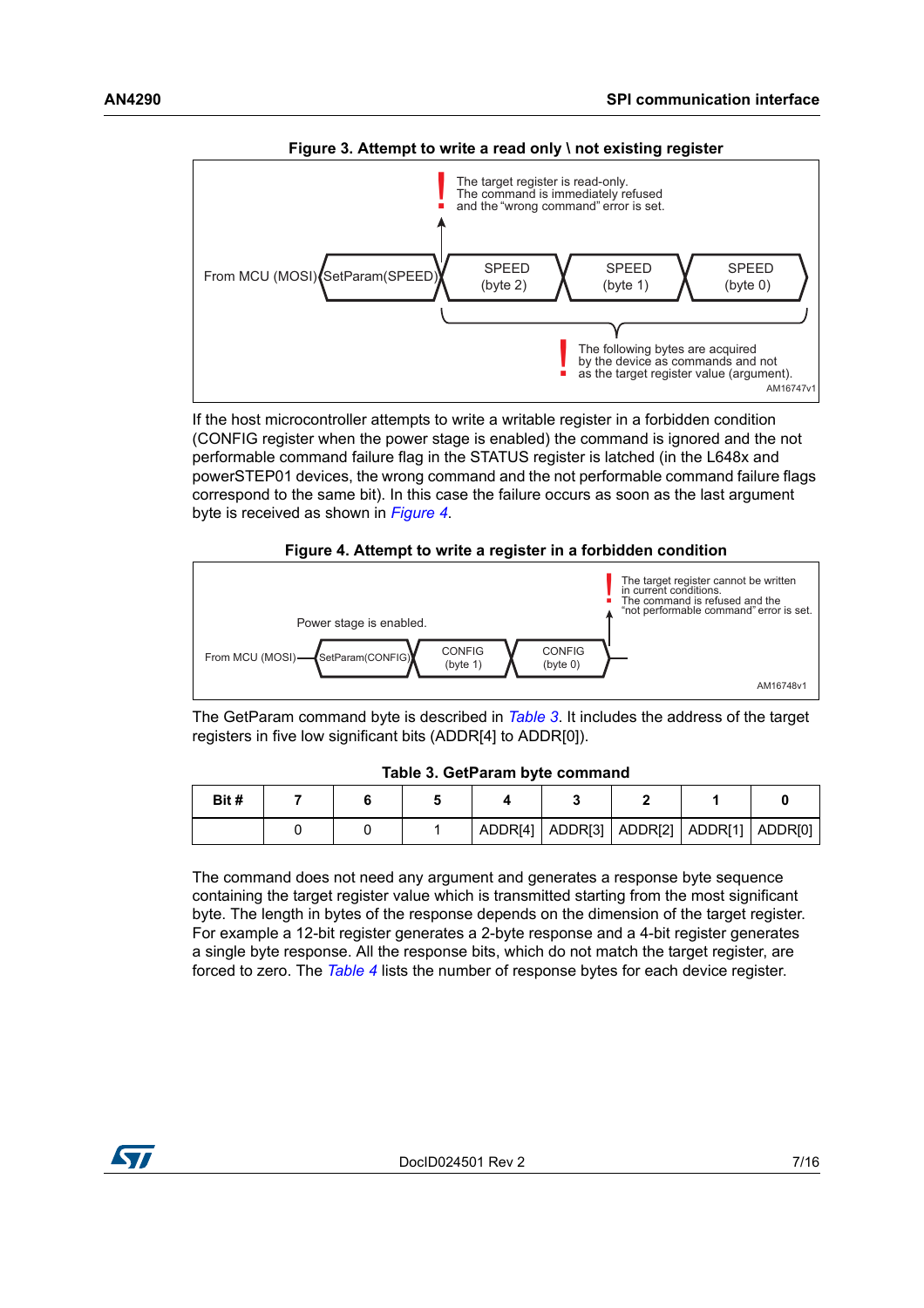| <b>Register</b>          | <b>Number of bytes</b> | <b>Notes</b>               |
|--------------------------|------------------------|----------------------------|
| ABS POS                  | 3                      |                            |
| <b>MARK</b>              | 3                      |                            |
| <b>SPEED</b>             | 3                      | Read only                  |
| EL_POS                   | $\overline{2}$         | Writable when in HiZ only  |
| <b>ACC</b>               | $\overline{2}$         | Writable when stopped only |
| <b>DEC</b>               | $\overline{2}$         | Writable when stopped only |
| MAX_SPEED                | 2                      |                            |
| MIN_SPEED                | $\overline{2}$         | Writable when stopped only |
| FS_SPD                   | $\overline{2}$         |                            |
| KVAL HOLD <sup>(1)</sup> | 1                      |                            |
| KVAL_RUN <sup>(1)</sup>  | 1                      |                            |
| KVAL_ACC <sup>(1)</sup>  | $\mathbf{1}$           |                            |
| KVAL $DEC^{(1)}$         | 1                      |                            |
| INT_SPEED <sup>(1)</sup> | $\overline{2}$         | Writable when in HiZ only  |
| $ST\_SLP^{(1)}$          | 1                      | Writable when in HiZ only  |
| $FN\_SLP\_ACC^{(1)}$     | $\mathbf{1}$           | Writable when in HiZ only  |
| FN SLP $DEC^{(1)}$       | 1                      | Writable when in HiZ only  |
| $K$ _THERM $(1)$         | 1                      |                            |
| TVAL_HOLD <sup>(2)</sup> | $\mathbf{1}$           |                            |
| TVAL RUN <sup>(2)</sup>  | 1                      |                            |
| $TVAL\_ACC^{(2)}$        | $\mathbf{1}$           |                            |
| TVAL_DEC <sup>(2)</sup>  | $\mathbf{1}$           |                            |
| $T$ FAST <sup>(2)</sup>  | 1                      | Writable when in HiZ only  |
| TON $MIN(2)$             | 1                      | Writable when in HiZ only  |
| TOFF_MIN <sup>(2)</sup>  | 1                      | Writable when in HiZ only  |
| ADC_OUT                  | 1                      | Read only                  |
| OCD_TH                   | $\mathbf{1}$           |                            |
| STALL TH <sup>(1)</sup>  | $\mathbf{1}$           |                            |
| STEP_MODE                | $\mathbf{1}$           | Writable when in HiZ only  |
| ALARM_EN                 | $\mathbf{1}$           | Writable when stopped only |
| GATECFG1 <sup>(3)</sup>  | $\overline{2}$         | Writable when in HiZ only  |
| GATECFG2(3)              | $\mathbf{1}$           | Writable when in HiZ only  |

<span id="page-7-0"></span>**Table 4. Number of arguments or response bytes of the SetParam \ GetParam commands according to the target register**

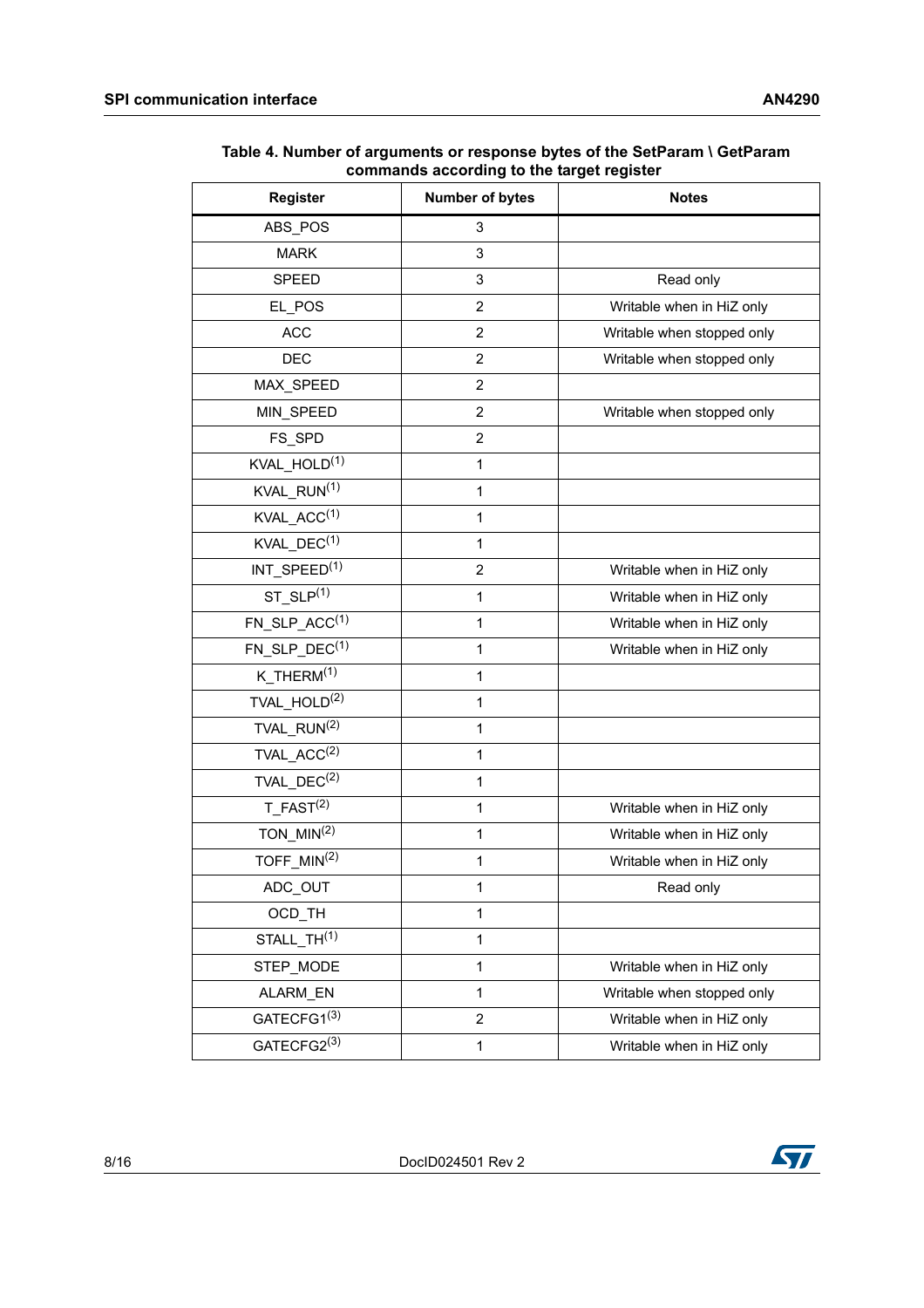| Table 4. Number of arguments or response bytes of the SetParam \        GetParam |
|----------------------------------------------------------------------------------|
| commands according to the target register (continued)                            |

| <b>Register</b> | <b>Number of bytes</b> | <b>Notes</b>              |
|-----------------|------------------------|---------------------------|
| <b>CONFIG</b>   |                        | Writable when in HiZ only |
| <b>STATUS</b>   |                        | Read only                 |

1. L6470 and L6480 only.

2. L6472, L6474 and L6482 only.

3. L6480 and L6482 only.

During the response transmission the device is still operative and can receive and execute new commands (see *[Figure 5](#page-8-0)*). If a command, requiring a new response, is received before the end of the transmission of the current response, the new response replaces the previous one (see *[Figure 6](#page-8-1)*).

<span id="page-8-0"></span>

<span id="page-8-1"></span>

In case of registers, which can autonomously change their value such as the ABS POS register, the response corresponds to the value of the register after the GetParam command has been received and decoded. If the register value changes later, the response is not updated accordingly.

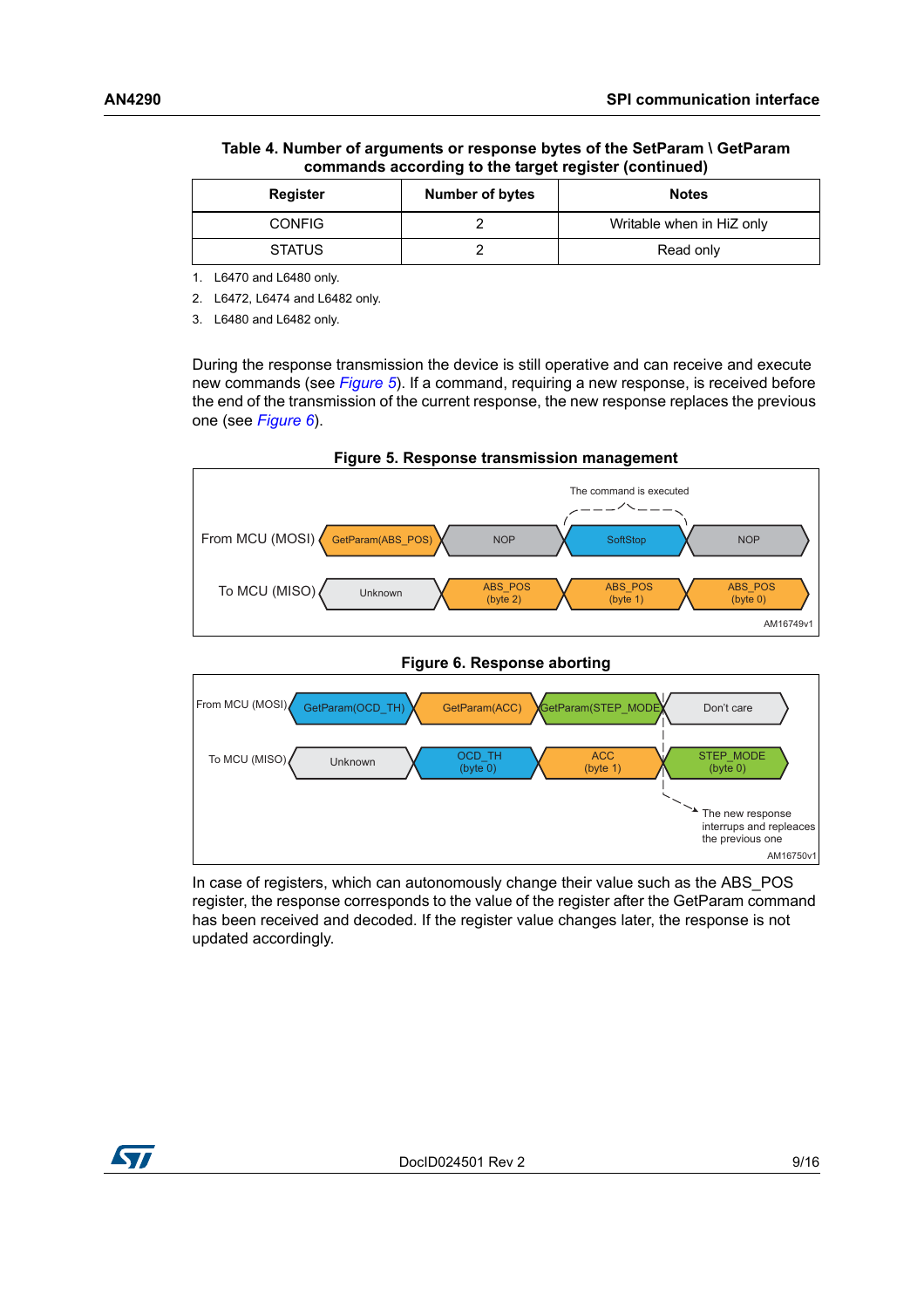#### <span id="page-9-0"></span>**Releasing the failure flags (GetStatus command)**

All the failure flags in the STATUS register of the device are latched when the respective alarm condition is triggered. In this way, the occurrence of a temporary failure is stored into the status register and the user is warned about it. The flags can be released through the GetStatus command.

The command byte is described in *[Table 5](#page-9-1)*.

|  | Table 5. GetStatus byte command |  |  |  |
|--|---------------------------------|--|--|--|
|--|---------------------------------|--|--|--|

<span id="page-9-1"></span>

| Bit# |  |  |  |  |
|------|--|--|--|--|
|      |  |  |  |  |

The command does not need any argument and generates a response byte sequence containing the STATUS register value (most significant byte first) and releases all the latched failure flags. The response is generated before releasing the flags, so the returned STATUS value still contains all the failure information.

The failure flags are cleared as soon as the GetStatus command byte is received as shown in *[Figure 7](#page-9-2)*.

<span id="page-9-2"></span>

**Figure 7. GetStatus command and failure flag clearing**

The response corresponds to the value of the STATUS register after the GetStatus command has been received and decoded. If the register value changes later, the response is not updated accordingly.

The STATUS register can also be read using the GetParam command; in this case the failure flags are not released.

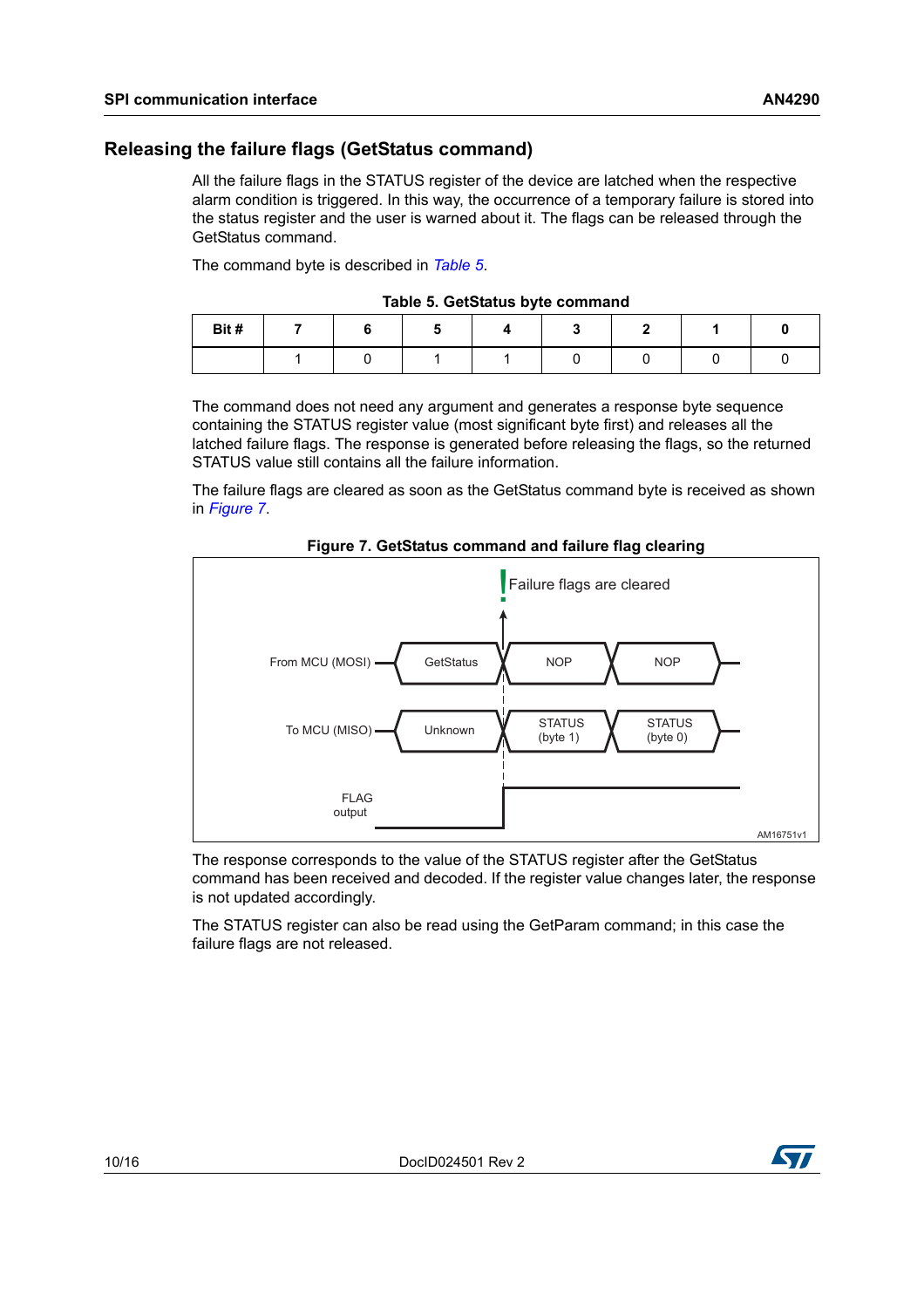#### <span id="page-10-0"></span>**No operation command (NOP)**

The NOP command is all zero byte (as shown in *[Table 6](#page-10-2)*), which does not perform any action.

<span id="page-10-2"></span>

| Bit# |  |  |  |  |
|------|--|--|--|--|
|      |  |  |  |  |

**Table 6. NOP byte command**

This dummy command byte allows the master to generate a transmission cycle without the slave (or some of the slaves in case of daisy chain configuration) to perform any operation.

#### <span id="page-10-1"></span>**Motion commands (L6470, L6472, L648x and powerSTEP01 only)**

The motion commands are used to send a request to the motion engine which is integrated into the device. Each command requires a fixed number of argument bytes. Some motion commands can be executed only if particular conditions are satisfied (see *[Table 1 on page 5](#page-4-0)* for details), otherwise the command is refused and the not performable command failure flag in the STATUS register is latched (in the L648x and powerSTEP01 devices, the wrong command and the not performable command failure flags correspond to the same bit).

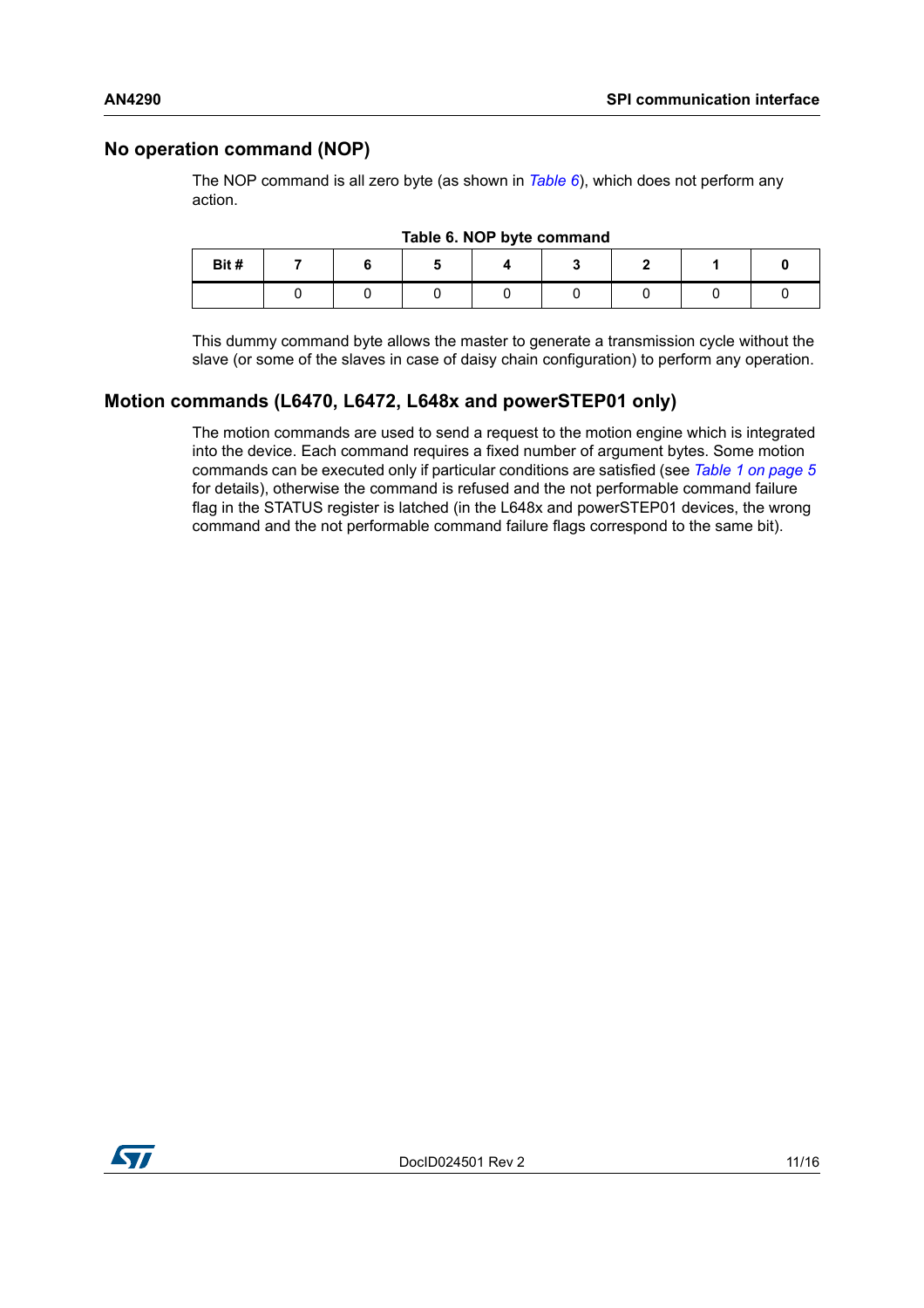### <span id="page-11-0"></span>**2 Daisy chain**

The device is compatible with the daisy chain architecture allowing the MCU to drive multiple devices with a single SPI interface.

The daisy chain architecture is obtained as follows:

- Master serial clock line is connected to the CK input of all the slaves.
- Master slave select line is connected to the  $\overline{\text{CS}}$  input of all the slaves.
- Master serial data output (MOSI) is connected to the SDI input of the first slave of the chain.
- The SDO output of each slave is connected to the SDI input of the next slave, last slave of the chain excluded.
- Master serial data input (MISO) is connected to the SDO output of the last slave of the chain.

The connection diagram of the configuration is shown in *[Figure 8](#page-11-1)*.

<span id="page-11-1"></span>

#### **Figure 8. Daisy chain connection diagram**

In this configuration the chain of slaves acts as a single slave with an SPI device of a number of bytes. At each communication cycle, when the master needs to transmit/receive a byte from/to a slave, the master must fill all the shift registers of the slaves before raising the CS line.

The devices are addressed according to the position of the byte in the communication cycle: the first byte transmitted by the master is received by the last device of the chain; the second one is received by the last-but-one slave and so on down to the last transmitted byte which is received by the first slave of the chain. The response bytes from the device chain are addressed to the same way: first byte received by the master has been transmitted by the last device of the chain; the second one has been transmitted by the last-but-one slave and so on down to the last received byte which has been transmitted by the first slave of the chain.

See *[Figure 9](#page-12-0)* as example of a daisy chain configuration with 3 slaves.

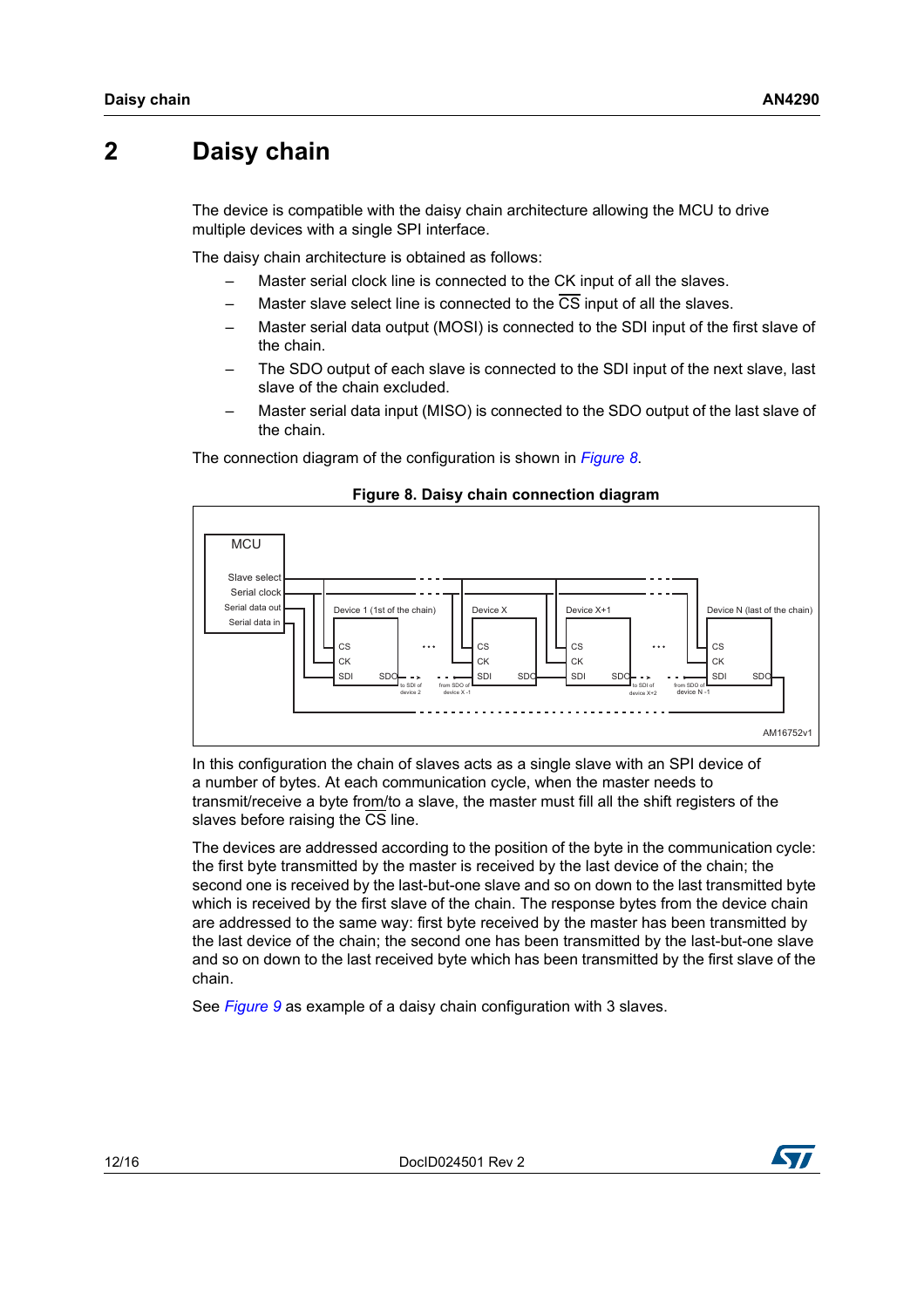<span id="page-12-0"></span>

The daisy chain configuration also allows a perfect synchronization in the execution of the commands by the slave devices. Considering that all the devices acquire the respective transmitted byte at the same time (raising edge of the  $\overline{\text{CS}}$  line), the different devices can start the execution of a command at the same time as shown in *[Figure 10](#page-12-1)*.

<span id="page-12-1"></span>

**Figure 10. Command synchronization example**

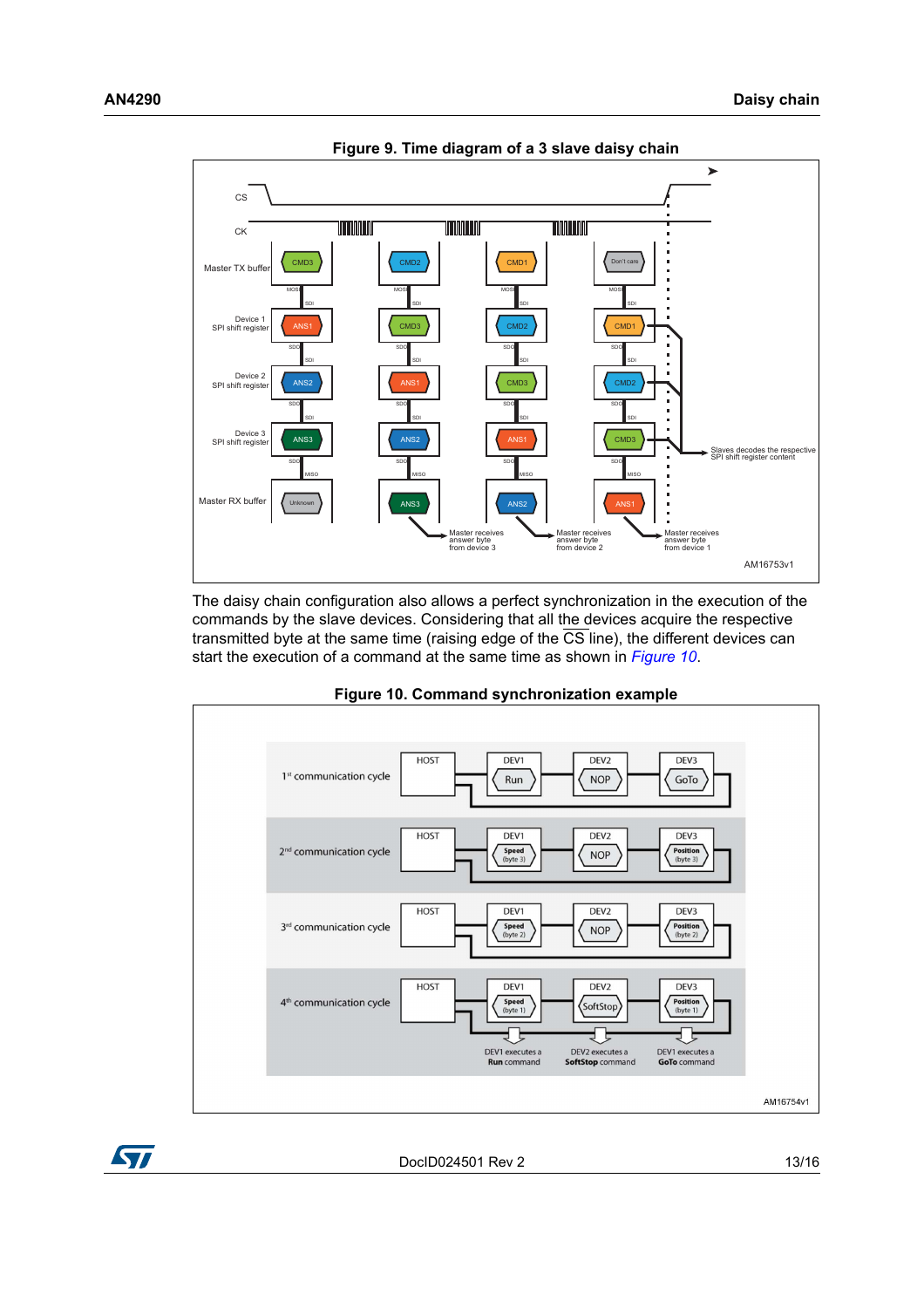In theory, the number of slaves that the MCU can drive using the daisy chain configuration is unlimited; in practice the maximum number of devices connected to the same SPI depends on the clock skew.

The number of slaves also limits the communication speed because every time a byte has to be transmitted to a device, the whole N slave chain has to be filled transmitting N - 1 extra bytes.

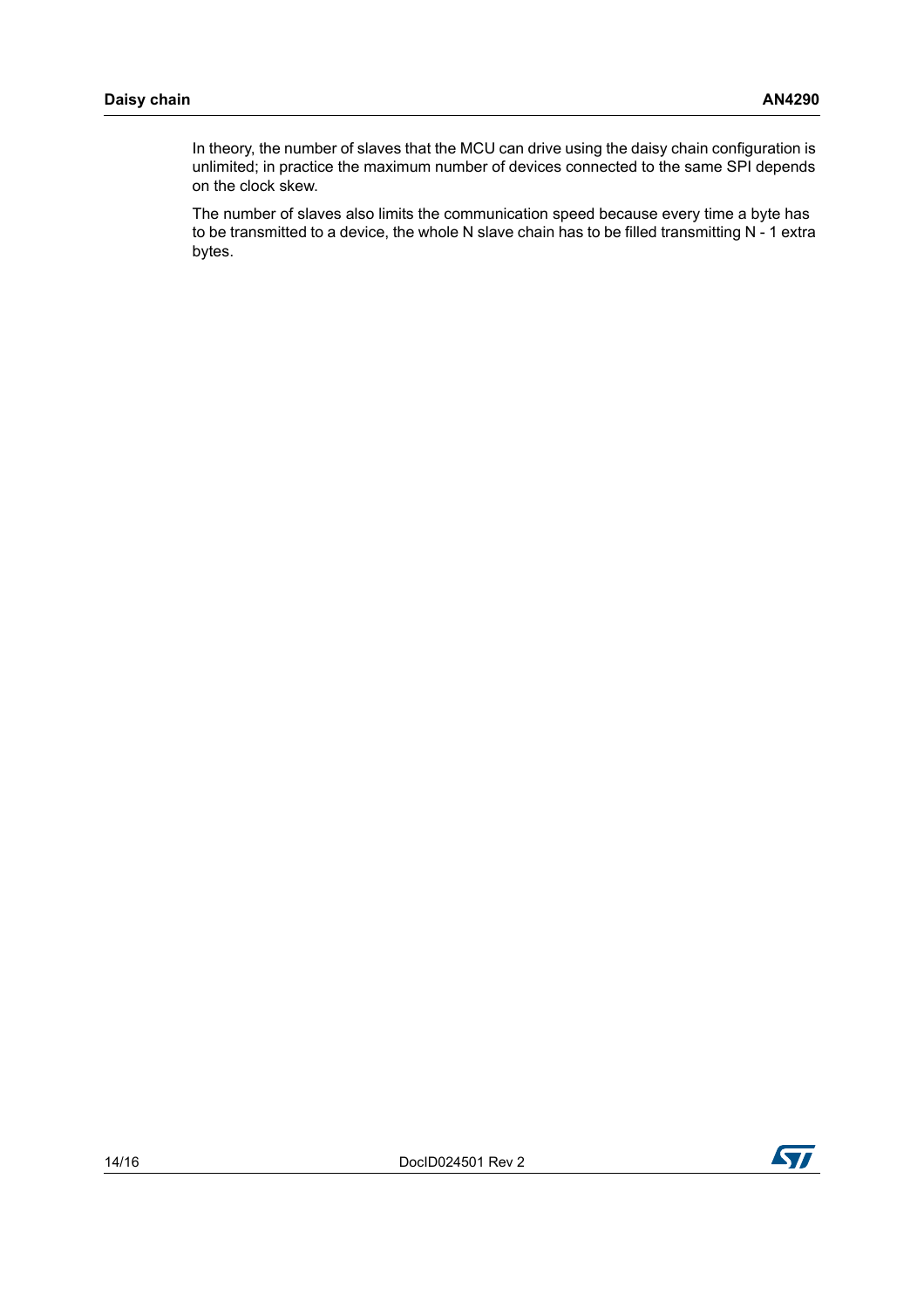## <span id="page-14-0"></span>**3 Revision history**

| <b>Date</b> | <b>Revision</b> | Changes                                                                                                                                                                                                                                                                                                     |
|-------------|-----------------|-------------------------------------------------------------------------------------------------------------------------------------------------------------------------------------------------------------------------------------------------------------------------------------------------------------|
| 11-Apr-2013 |                 | Initial release.                                                                                                                                                                                                                                                                                            |
| 30-Mar-2015 | $\mathcal{P}$   | Replaced title on page 1 by new title "L647x, L648x and<br>powerSTEP01 family communication protocol".<br>Replaced "easySPIN™ family" by "L6474", "dSPIN™ family" by<br>"L6470 and L6472", and "cSPIN™ family" by "L648x and<br>powerSTEP01" in whole document.<br>Minor modifications throughout document. |

#### **Table 7. Document revision history**